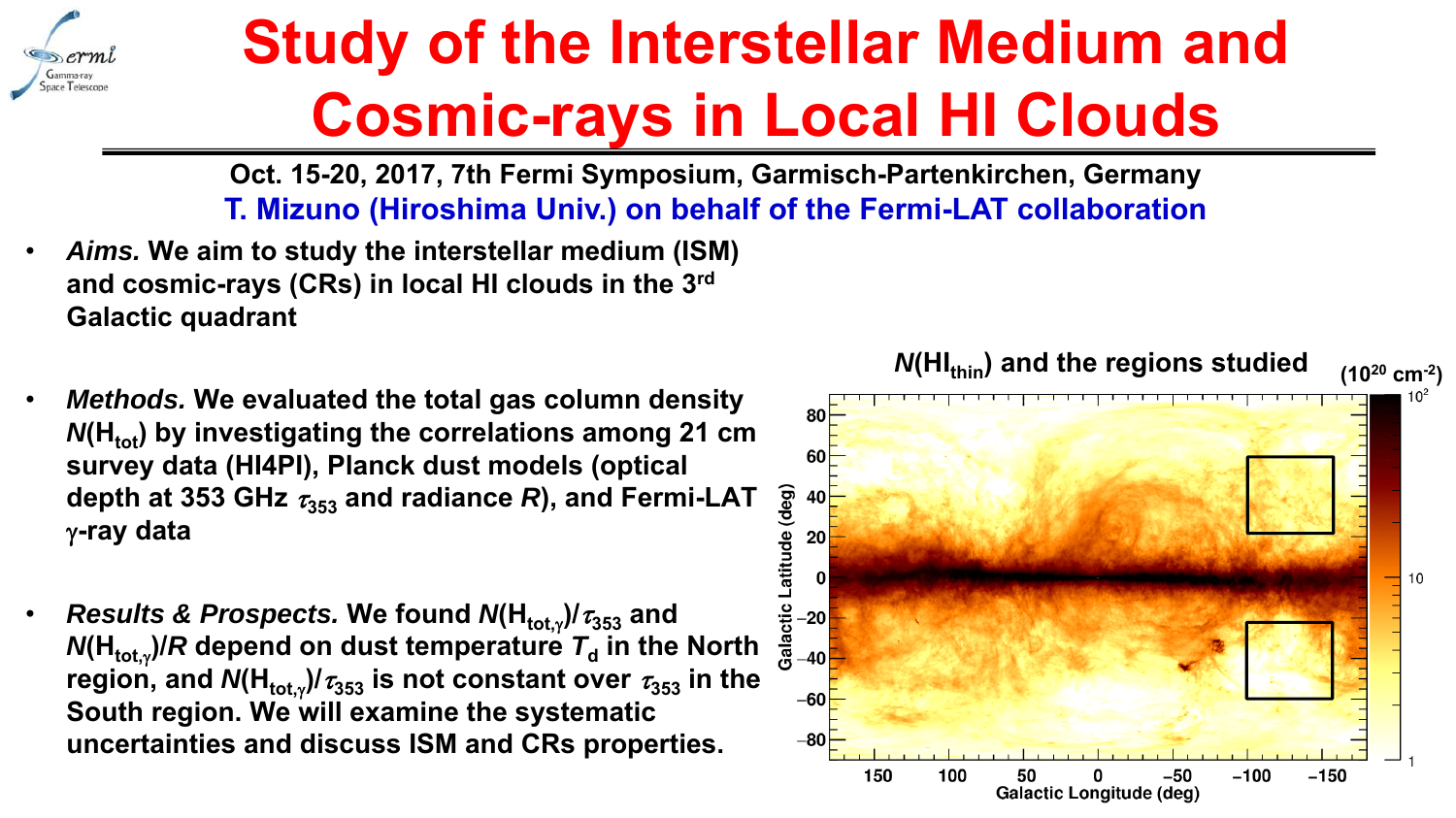

## **Objective of the Study**

- •• An accurate estimate of *N*(H<sub>tot</sub>) is crucial to understand the ISM and CRs
- • **Considerable amount of ISM gas is not properly traced by HI and CO line surveys [1]. The distribution of this "dark gas" can be estimated by dust data, but the procedure has not been established yet.**
- $\bullet$  **We studied mid-latitude region of the 3rd quadrant using Fermi-LAT -ray data (as a**  robust tracer of *N*(H<sub>tot</sub>)), HI4PI data [2], and Planck dust models [3], in order to **examine the following ISM properties and implications on CRs**
	- **(a)**  *T***d dependence of dust-emission to gas ratio [4]**
	- **(b) Non-linearity of dust-emission to gas ratio [5][6]**



**8 years, P8R2\_CLEAN\_V6, 0.1-25.6 GeV**

**Several areas (an intermediate velocity cloud, the Orion-Eridanus superbubble,**  and a peculiar *W*<sub>HI</sub>-dust relation) are **masked**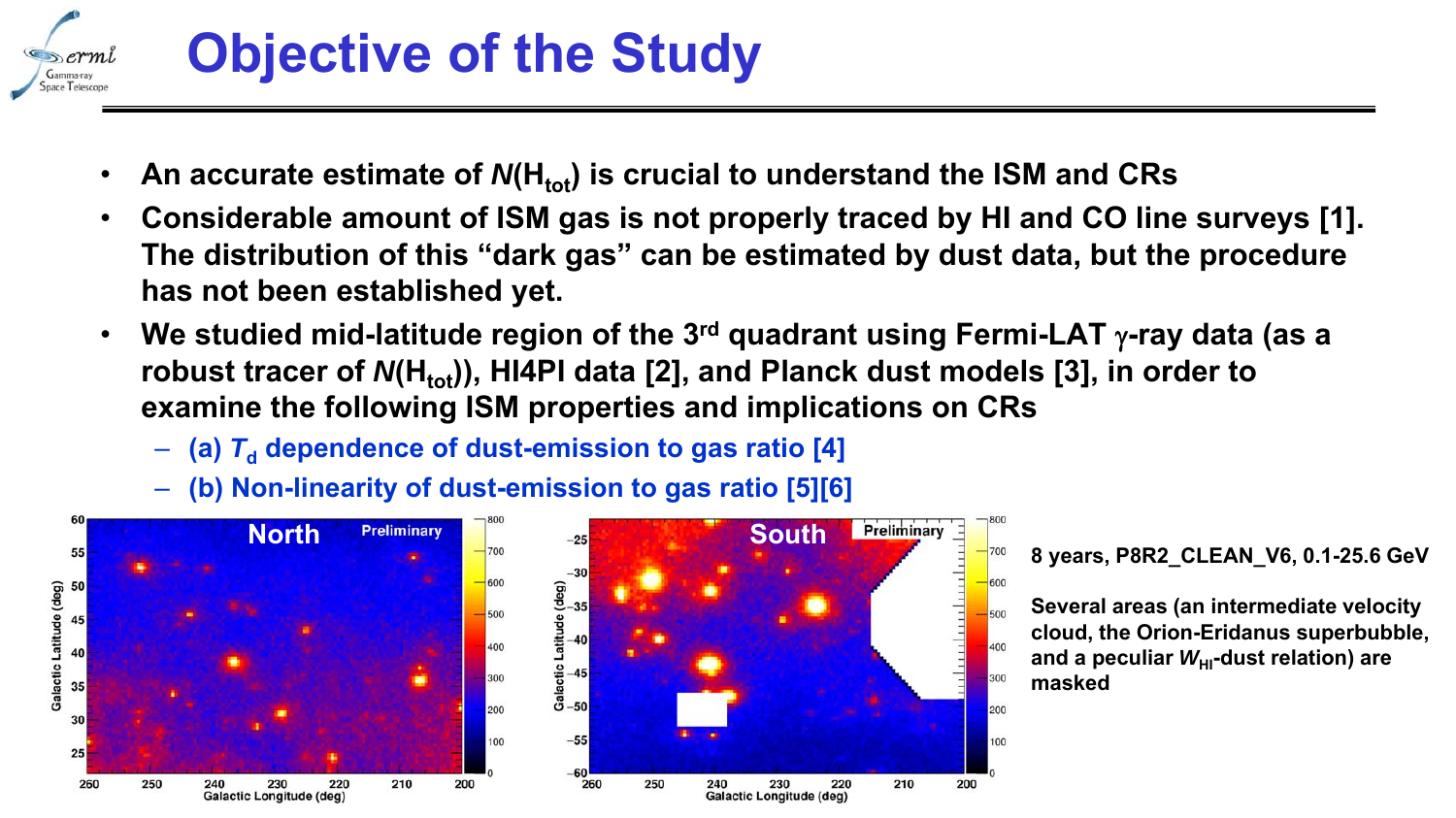

## *W***HI-Dust Relations**

- •• North:  $\mathcal{T}_{\mathsf{d}}$  dependence is **seen and is larger in the**  *W***HI-353 relation**
- •• South:  $\mathcal{T}_{\mathsf{d}}$  dependence is **weak, but a non-linear relation is observed**
- • **We used linear relations which follow trends in**  $\bm{\mathsf{high}}$   $\bm{\mathsf{7}_\mathsf{d}}$  & low  $\bm{\mathsf{W}}_\mathsf{H\mathsf{I}}$  area to **construct initial**  $N(H_{tot})$ **template maps from**  $\tau_{353}$ **and** *R*